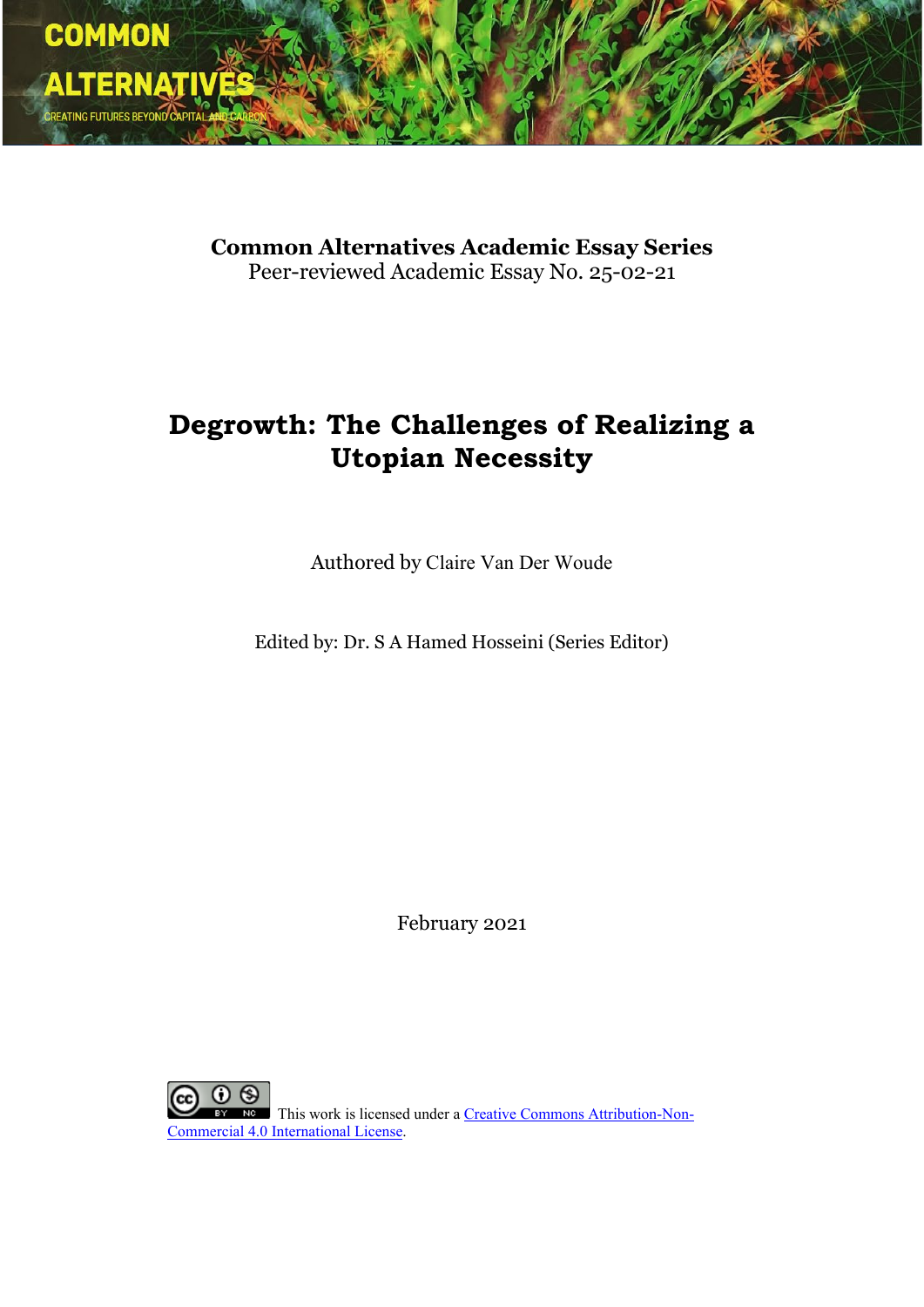Cite as: Van Der Woude, C (2021) Degrowth: The Challenges of Realizing a Utopian Necessity, *Common Alternatives Academic Essays Series, No. 25-02- 21*. DOI: 10.13140/RG.2.2.33185.12643, Retrieved from <http://thecommonalts.com/degrowth-woude/>

# **Degrowth: The Challenges of Realizing a Utopian Necessity**

Claire Van Der Woude<sup>[1](#page-1-0)</sup>

# *Abstract*

'Degrowth' is a globally emerging movement that criticizes the emphasis on economic growth within mainstream capitalist economies. Instead, degrowth calls for the shrinking of production and consumption within economies to mitigate the social and environmental impacts of climate change and natural resource depletion. This paper draws on a growing literature on the movement to examine its capacities as a prefigurative and sustainable alternative to capitalist economies. It explores the theoretical and practical principles that underpin the degrowth movement and examines the strengths and weaknesses of their key arguments. The degrowth ideas can hardly become fully realized within the capitalist framework since this requires significant structural shifts in the way capital operates, a growing wealth of degrowth activism, research, and experiments provide a foundation for continuing transformative mobilization. Although the movement still lacks strong global focus and feasibility, it shows significant potentialities to consolidate the seemingly disparate post-capital movements within and between the global North and global South.

> **Keywords**: Post-capitalism, Transformative Alternatives, Degrowth, Steady-State Economy, Transition Towns, Universal Basic Income, Planetary Boundaries.

# **Introduction**

The degrowth movement emerged as a response to various crises attributed to neoliberal capitalism, such as global inequality, growing threats to democracy, economic instabilities, and perhaps most significantly, climate change and natural resource depletion (D'Alisa, Demaria and Kallis, 2015). The movement

<span id="page-1-0"></span><sup>&</sup>lt;sup>1</sup> Claire Van Der Woude studies Human Geography and the Environment at The University of Newcastle, Australia. This essay is an extended and peer-reviewed version of her research essay for SOCA2400- [Future Societies](https://www.newcastle.edu.au/course/SOCA2400) (offered by Dr S A Hamed Hossieni in 2020) for which she received High Distinction. To inquire about this paper, please contact: [common.alternatives@gmail.com](mailto:common.alternatives@gmail.com) o[r hamed.hosseini@newcastle.edu.au.](mailto:hamed.hosseini@newcastle.edu.au)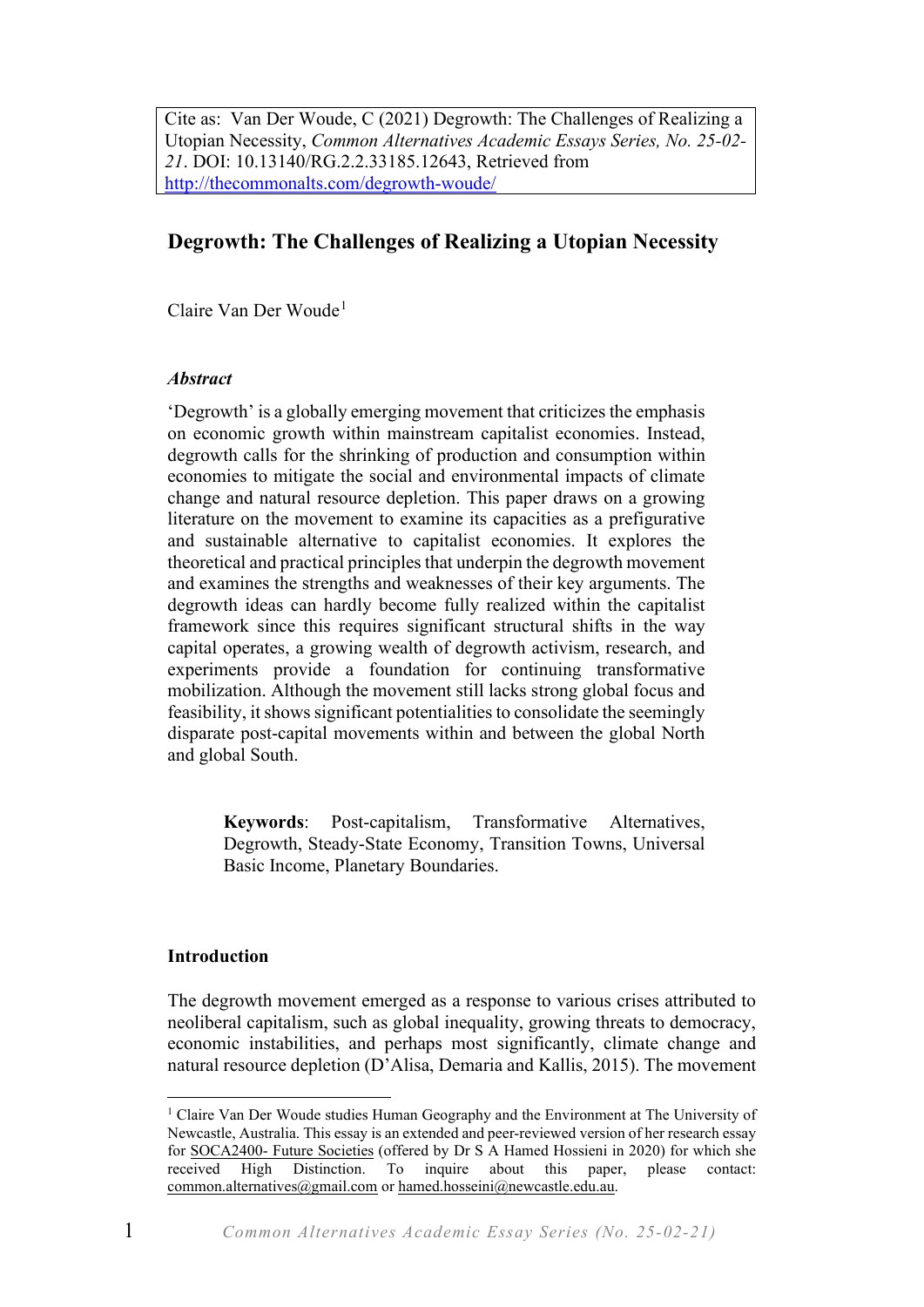questions the capitalist system's reliance on economic growth to maintain economic and social stability. It criticizes overconsumption and rejects the belief that it is possible to decouple the processes of production and environmental degradation. Instead, degrowth proposes a radical reduction in production and consumption, especially in rich nations, in order to mitigate the future impacts of natural resource depletion and climate change on the global economy and social well-being.

Although some arguments for degrowth do not actively oppose the capitalist system (Foster, 2011; Demaria et al., 2013), the movement is arguably transformative and inherently post-capitalist. Basic degrowth strategies, such as progressive taxation of high-income earners and universal basic income, directly contradict the neoliberal capitalist model of profit, efficiency, and growth. These strategies prioritize social wellbeing and ecological sustainability, making degrowth a truly progressive and transformative postcapitalist alternative. As a relatively new player that came to the global forefront after the 2008 Global Financial Crisis (Demaria et al., 2013), the movement is still evolving as a post-capitalist alternative (Pineault, 2019; Kallis, 2019). In this short time, 'degrowth' has become an important concept within many contemporary post-capitalist developments, including the environmental justice and ecofeminist movements (Singh, 2019).

There are numerous arguments regarding the implementation of degrowth ideology, ranging from the top-down (Jackson, 2009; Blauwhof, 2012) to the grass-roots (Alexander, 2013; Khmara & Kronenberg, 2020) and those that combine elements of both approaches (Demaria et al., 2013; Alexander, 2012). Although systemic and cultural dependencies on consumerism, among other factors, present challenges and arguments against degrowth (Jackson, 2009; Demaria et al., 2013), the strength in the movement lies in its ability to bridge and consolidate seemingly disparate post-capitalist movements - from those with a more human focus to those focusing on the environment (Singh, 2019). As such, degrowth brings forth expansive possibilities for acting as a foundation for pluriversal and place-based post-capitalist alternatives around the globe.

#### **The socio-ecological case for degrowth**

Almost half a century has passed since the publication of the seminal *Limits to Growth* report (Meadows et al., 1972), which addressed the finite nature of natural resources on our planet and predicted societal collapse if humanity should continue to pursue unending growth. Rockström et al. (2009) also show that there are certain environmental limits, called 'planetary boundaries', that if transgressed, may produce catastrophic results for social welfare and the environment. Despite these predictions, to treat natural resources as infinite has remained central to capitalist economies with the assumption that economic growth will eventually solve ecological and social problems (Jackson, 2009). It is a wide-spread belief that climate catastrophe will be resolved through natural market processes, which generally constitute a move from goods to servicebased consumption, technological innovations that improve production efficiency, and increasing consumer demand for green products (Alexander, 2012; Victor, 2012). Thus, neoliberal capitalist economies have maintained a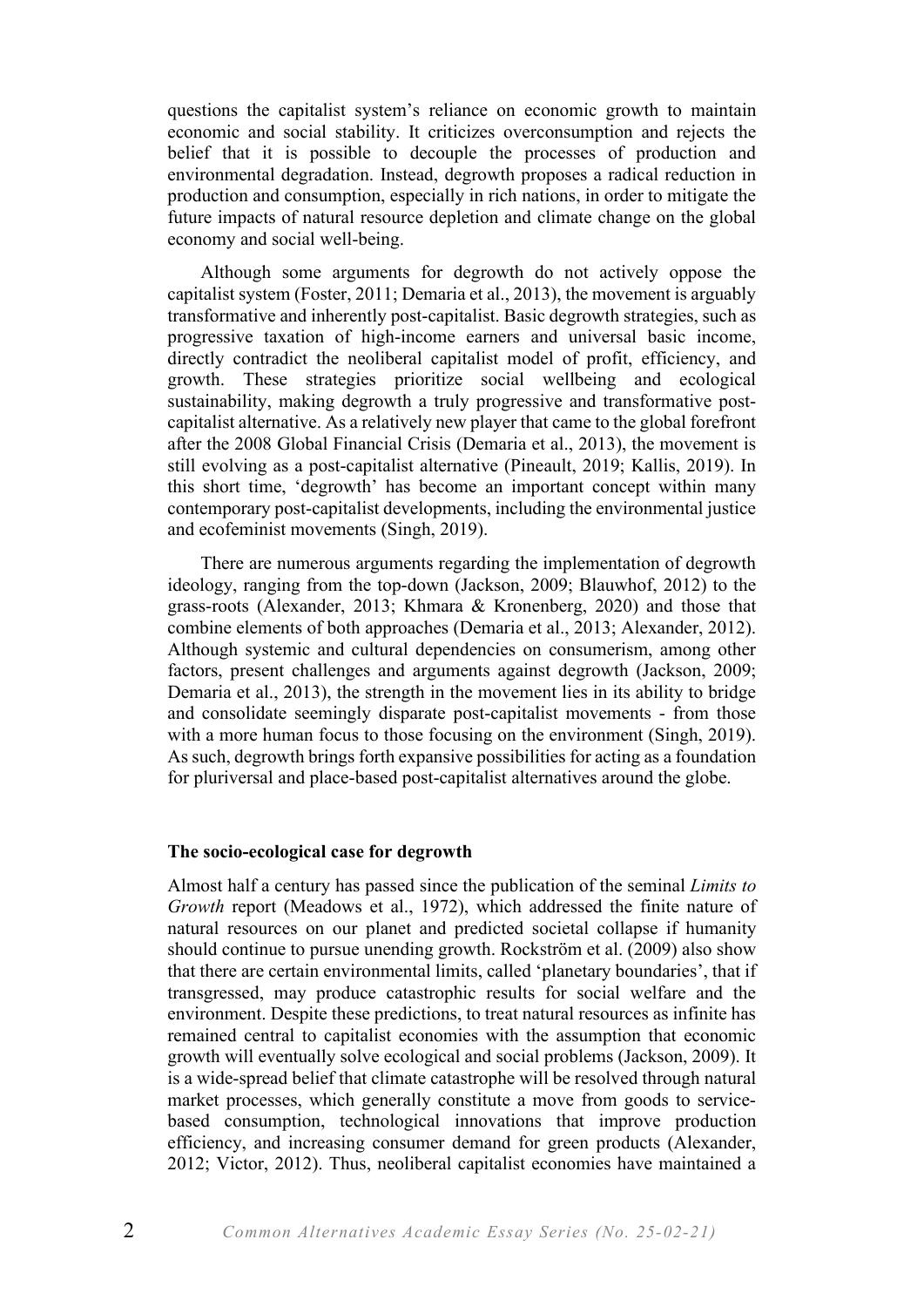"business as usual" approach in the face of increasingly visible signs of climate change, depleting natural resources, biodiversity loss, worsening wealth inequality, and an exponentially growing population (Barry, 2011; Jackson, 2009; Hosseini, 2020' Hosseini et al., 2020).

These assumed outcomes of economic growth have been contradicted by empirical evidence. Firstly, studies suggest that improvements in technology have not negated increases in consumption and greenhouse gas emissions (IPCC, 2007; Jackson, 2009). Increases in GDP have not and likely will not produce the improvements in wellbeing and equality as promised by mainstream economists (Victor, 2012), and economic growth in the richer nations has been found to have little, if any, impact on subjective wellbeing (Alexander, 2012; Koch, 2013). The tendency for capitalist economies to experience 'roller-coaster style' patterns of growth and recession suggests that despite constant efforts, economic growth itself is very difficult to maintain, resulting in unemployment and other negative social consequences (Stanford and Biddle, 2008). The argument for growth, and only growth, simply does not withstand scrutiny.

In conjunction with the negative impacts of growth, there appears to be a finite limit on how much growth the planet can support. Hirsh et al. (2010) conclude that if we do not choose to implement degrowth strategies, degrowth will finally be forced upon us as a result of reaching the planet's physical limits. Without considered economic planning, this could have disastrous ecological, economic, and social impacts (Urry, 2010; Kallis, 2017). This new understanding of growth leads to a simple conclusion: growth is not saving the planet and is not making people happier, so, *why* do we need it?

#### **Can capitalism co-exist with degrowth?**

The logical solution, when growth is causing negative environmental and social impacts, is to reduce or even reverse growth. This may seem simple, but capitalist economies rely on economic growth to maintain economic stability, increase tax revenue, and avoid unemployment and the loss of capital investment, even if this growth itself is ecologically or socially unsustainable (Barry, 2011). Popa (2012) found that in EU countries, economic growth correlated positively with social outcomes such as life expectancy and expected years of schooling. However, other outcomes such as unemployment and risk of poverty were negatively impacted by growth. This suggests that while growth does increase GDP per capita, the created wealth may not be distributed in a way that promotes social equality and thus collective wellbeing. The tendency for capitalist economic systems to prioritize capital over social welfare is evident from the fact that GDP is conventionally viewed as the main indicator of social progress. However, GDP has recently been questioned by many experts regarding its capacity to represent the complex and multifaceted factors that indicate real income and social welfare (Davies, 2004; Brinkman and Brinkman, 2014; Delang and Yu, 2015).

As it has also been shown that infinite resource consumption is not possible on our finite planet, the challenge of degrowth is not in whether it should be implemented, but in how to implement degrowth without producing social and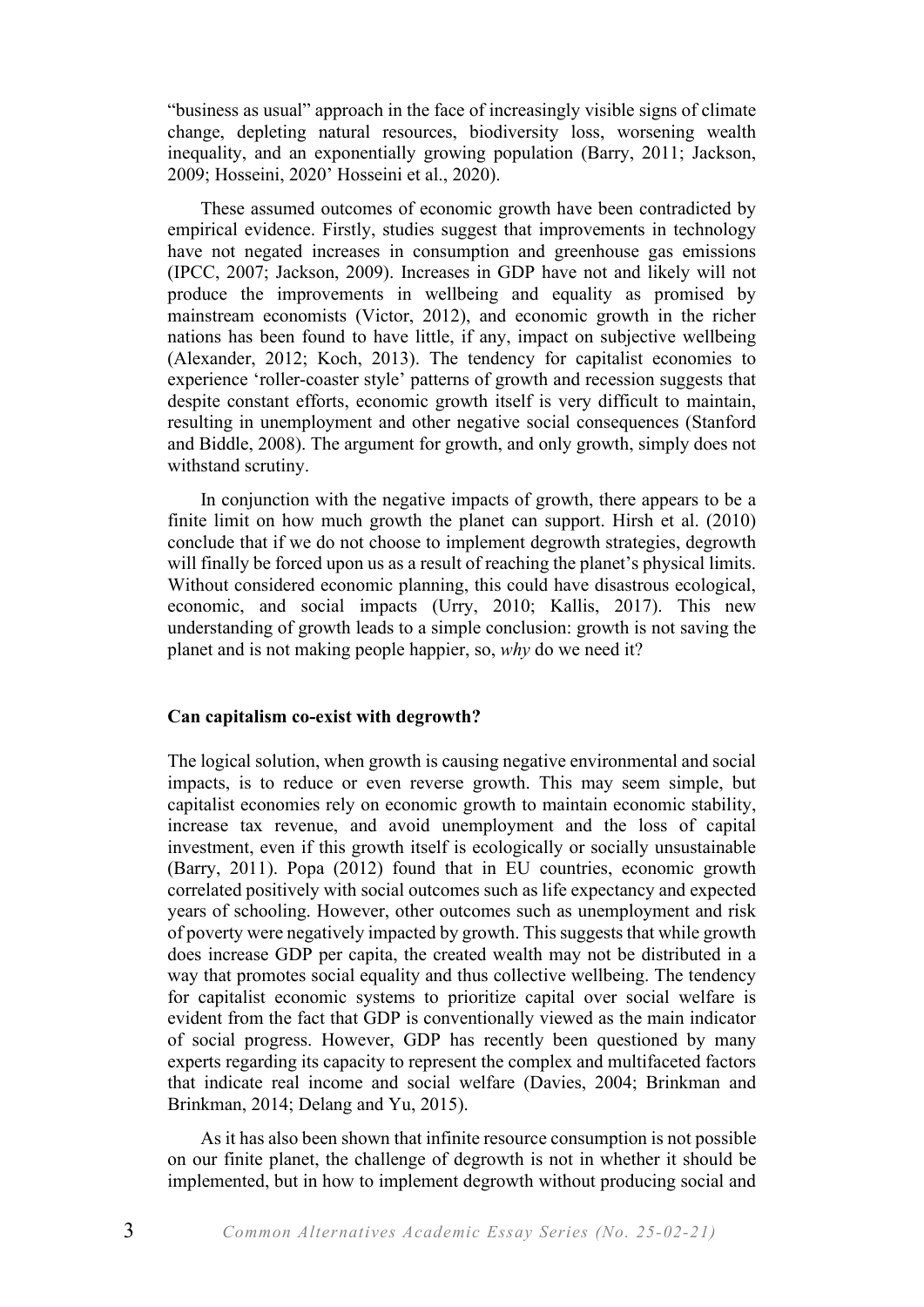economic crises. Presently, degrowth within an unaltered capitalist system would likely constitute the impacts of recession – namely, increases in unemployment, poverty, and debt. Even if degrowth strategies were to be adopted by corporations and governments, the fundamental requirement for capitalist economies to encourage consumption, to maintain high levels of production and profit, may create a serious obstacle in achieving degrowth that is significant and meaningful enough to mitigate the impacts of climate change. Blauwhof (2012) concludes that while a steady-state (or no-growth) economy is possible, it is not feasible within a capitalist system.

To avoid the wide-spread negative social outcomes that could characterize purposeful degrowth in a typical capitalist economy, the fundamental mechanisms of capitalism must be scrutinized, and new value systems explored. Rather than continuing to fuel a system that inherently relies on overconsumption to create more jobs and subsequent economic growth, economies must be restructured in ways that enable social sustainability and equality in the face of a shrinking economy and destabilizing climate (Jackson, 2009). Jackson (2009, p. 10) concludes that "a different kind of macroeconomic structure is essential for an ecologically-constrained world". Consequently, degrowth requires not only degrowth *itself,* but a transformation of the structural foundations of the global capitalist macroeconomy. Through this process of re-ordering and re-valuing, communities and nations have the opportunity to create new imaginaries that transcend imperialist and capitalist thought (Singh, 2019).

#### **Transformative strategies for degrowth**

If we accept that the degrowth paradigm cannot sustainably be adopted in a capitalist economy, the need arises to develop tools to help economies and communities to transcend capitalist paradigms. It is important to note that while economic degrowth is the main goal of the degrowth movement, there is a significant need to create wider grass-roots transformations of current socioecological values. This is so that simplicity and ecological respect can become not just legislative, but part of a new universal value system (Alexander, 2012; Alexander, 2013; Mulvale 2019). Scholars including Alexander (2012), Blauwhof (2012), Daly (2008), Koch (2013), and Mulvale (2019) have recognized the importance of multi-faceted policy and social changes in the creation of a sustainable post-capitalist future. Many of these changes come in the form of policy. In the following paragraphs, policy changes that may prove useful and potentially necessary for socially sustainable degrowth are explored.

The first policy change to be addressed is the implementation of a maximum income and maximum wealth "to weaken envy as a motor of consumerism" (Demaria, et al. 2013, p. 200). Such a policy reform represents a progressive first step towards redistributing wealth and generating greater social equality. Many studies have shown that increases in income over a certain threshold may not improve wellbeing, so high incomes can not only be seen as unjust but additionally as a waste of economic and natural resources (Alexander, 2012; Koch, 2013). By implementing the progressive taxation of high-income earners, which would culminate at a maximum wealth level, the over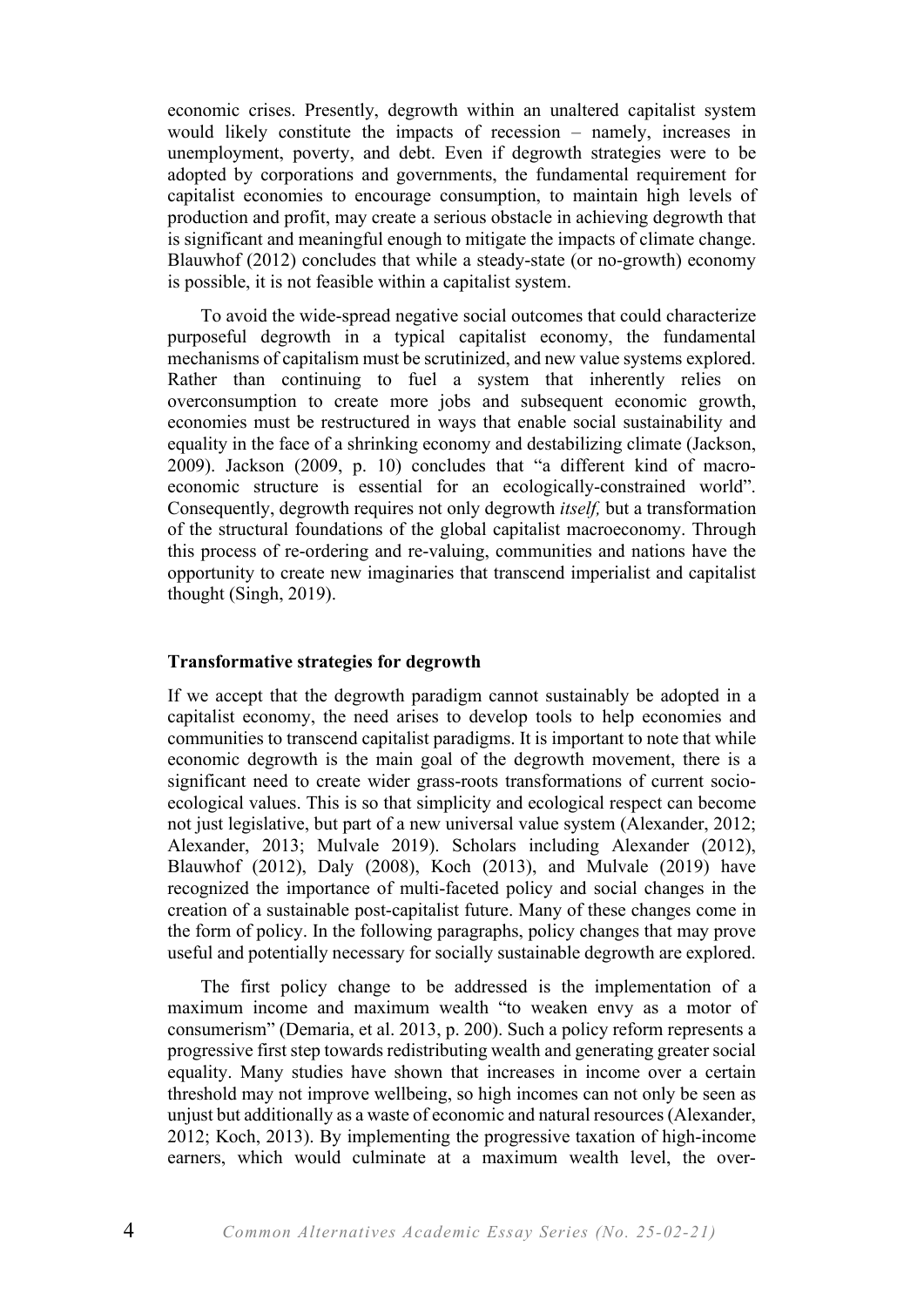consumption of unnecessary goods and energy may be reduced, while increasing tax revenue for important social welfare schemes.

One such scheme is the universal basic income (UBI), which provides individuals with economic security in the form of regular cash payment, regardless of employment status or income (Mulvale, 2019). Birnbaum (2009) argues that UBI can enable communities and individuals to find new forms of meaning that transcend employment. By reducing the need for full-time employment, or for some, the need for employment at all, the amount of unnecessary production and consumption may be reduced. Perhaps most importantly, UBI may act as a safety net for communities as the number of available jobs potentially decreases as economies begin to shrink. Marston (2016: pp. 174) states that UBI "can be seen as a progressive insurance policy against a host of direct and indirect risks associated with climate change". Put simply, UBI provides the potential to create a more sustainable economy without exacerbating social inequalities.

According to Gentilini et al. (2020), there is currently no nation-wide UBI in place. However, there are numerous examples of basic income programs and experiments being implemented through nongovernmental organizations, and in some cases through governments. For example, 21,000 people in rural Kenya have been provided with a basic income through online crowdfunding since 2011. In Iran, a UBI was adopted to replace food and oil universal subsidies in 2010. At that time, it provided 29% of the median household income (US\$40- 45/month) to the head of each household, rather than to each individual (Gentilini et al. 2020: p. 240). None of these UBI experiments have been adopted to facilitate a transition to economic de- or no-growth. All states are currently committed to economic growth as one of their primary indicators of success in the eyes of both experts and the majority of their citizens. It is worth noting, however, that in many assessments of UBI programs, decreased labor participation is seen as a negative economic outcome, rather than a positive one associated with degrowth. Regardless, these examples of UBI programs may be looked to for the further study of the impacts of UBI on communities and economies, and the potential for UBI as a degrowth policy.

Reducing the working week is another policy change that works in tandem with a basic universal income to create more time and freedom for individuals while creating a more even work distribution. Some proponents of degrowth argue for a 21-hour work-week, along with improved worker rights and increased wages (Alexander, 2012). Positive impacts may range from improved mental and social wellbeing, more time to pursue volunteering, ecological, and cultural activities, and increased opportunities to participate in the social economy (Birnbaum, 2009). Although through degrowth there may be less access to luxury goods and traditional forms of employment, more complex and extensive involvement in the social economy may allow for communities to generate social and economic support that transcends capitalist paradigms.

Economic degrowth will also require the utilization of non-GDP measures of progress. Gross Domestic Product, a measure of the sum of all economic activity within a nation, continues to be the primary indicator of success in economies, despite not accurately reflecting social and ecological welfare (Davies, 2004; Brinkman and Brinkman, 2014). As part of a transition from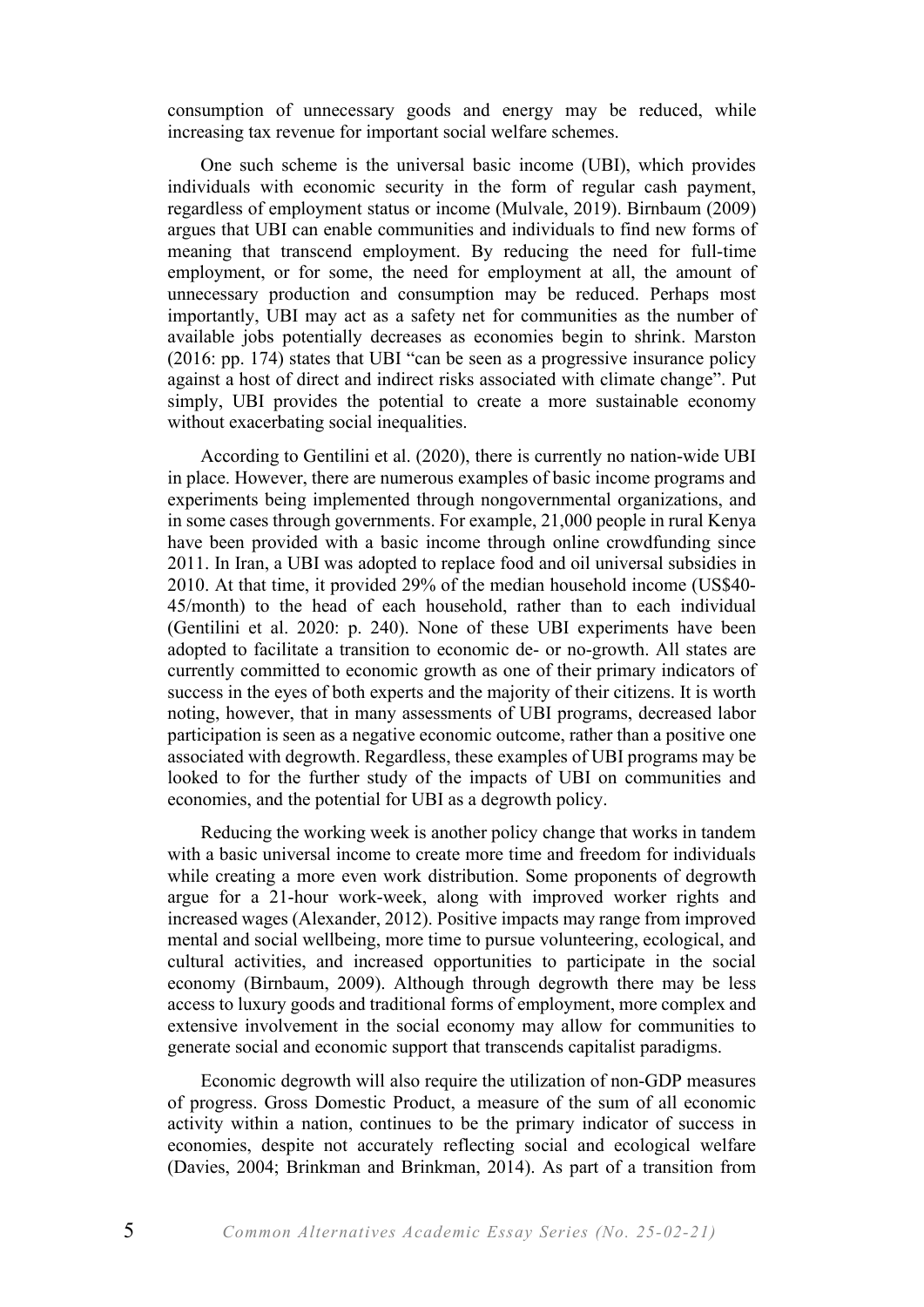focusing on capital to focussing on sustainability, GDP must be replaced by a measure that is more reflective of the values of degrowth. Examples include the *Genuine Progress Indicator* (GPI) and the *Index of Sustainable Economic Welfare* (ISEW) (Delang and Yu, 2015). These measures take into account environmental, social, and economic factors to produce an extensive view of subjective wellbeing and "progress" (Alexander, 2012; Davies, 2004). By using GPI and/or ISEW, economies can be examined through an inherently nongrowth lens.

Certainly, these are not the only reforms needed for the success of economic degrowth. Other top-down changes could include a consumption tax; a transition to wide-spread renewable energy; public employment programs; increased focus on food security; and a transition to worker cooperatives and small businesses as the dominant forms of production (Alexander, 2012; Blauwhof, 2012; Mulvale, 2019). It is unlikely that a universal global system for economic degrowth could feasibly be implemented, nor would one single model be appropriate for a multi-cultural and economically unequal world. However, these reforms present ideas that could sustain social welfare and be implemented in diverse, culturally-relevant ways.

Demaria et al. (2013) acknowledge the importance of a variety of actors in the degrowth movement, including those engaging in oppositional activism, those working to build alternatives such as *Transition Towns* (see next section), researchers, intellectuals, and reformists. To implement degrowth, there must be a wider transformation in social values, perhaps as a precondition for structural change (Blauwhof, 2012). As such, understanding how to initiate transformative social change is one of the greatest challenges for the degrowth movement. Part of this challenge involves understanding the multiplicity of grass-roots environmental movements that take place globally. While degrowth in the Global North is represented mostly through the life-style based *Voluntary Simplicity* movement (Alexander, 2013), in the Global South, the fight for postdevelopment shifts is often represented through environmental justice and other political movements (Singh, 2019).

While environmental justice movements of the Global South are often framed as defending "old ways of life", the Northern lifestyle-based movements are often framed as campaigning for "new ways of life". Despite operating through different lenses, these movements fight for similar values, and along with other environmental and social movements, present an opportunity to unite movements cross-culturally to foster and strengthen a unified global postcapitalist degrowth movement (Singh, 2019). Scholars including Harcourt (2013) and Singh (2019) address the importance of including and uniting pluriversal and culturally diverse ideas in the process of post-capitalist worldbuilding (Kothari, et al., 2019). Through embracing non-Western and Indigenous perspectives in the creation of "new" political-economic systems, nations can perhaps begin to fight against the historical and ongoing processes of colonization, imperialism, and globalization, which have been maintained by neoliberal capitalism (Singh, 2019), and promote self-sustaining modes of wellbeing (Hosseini, 2018).

#### **Real-world degrowth**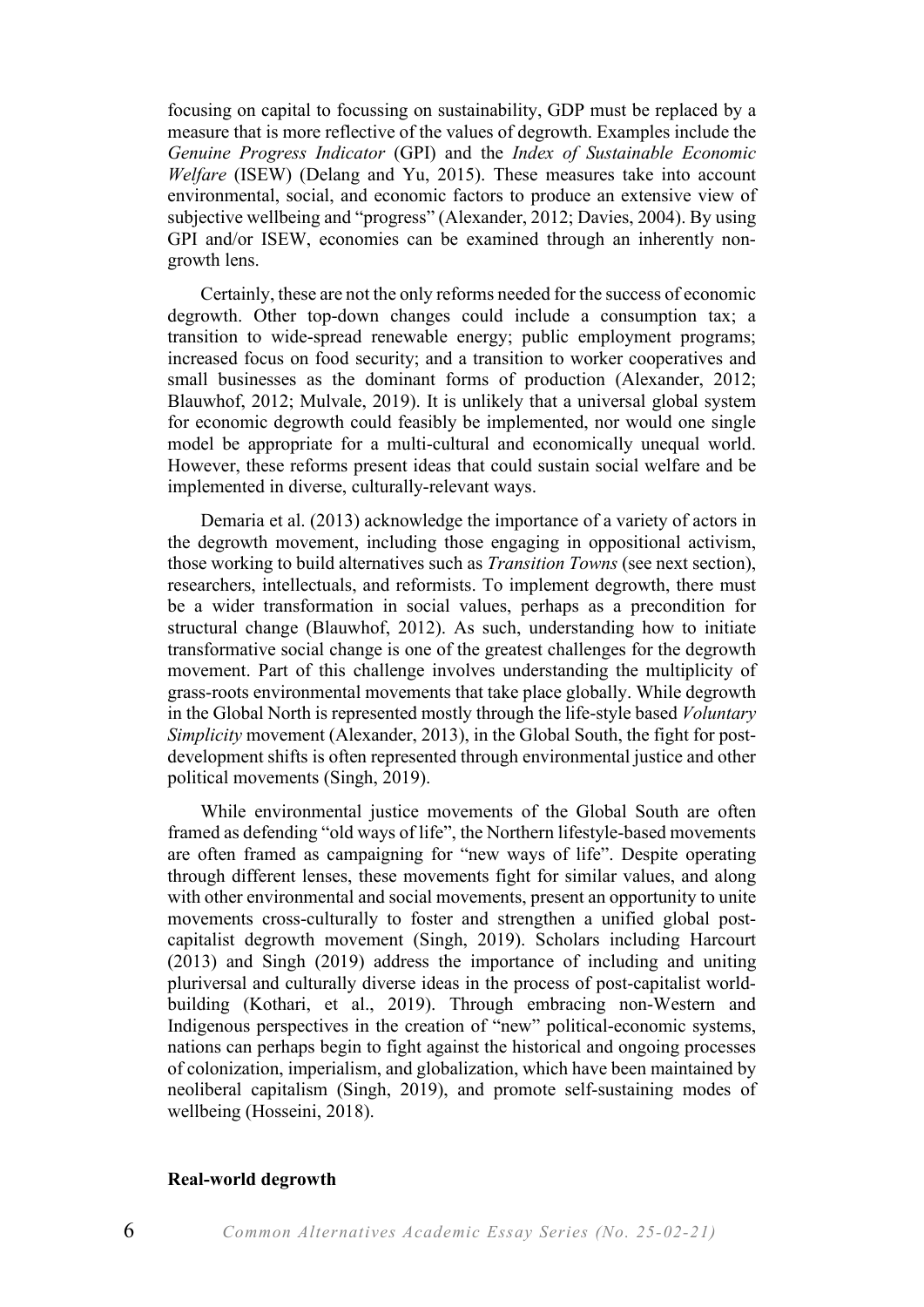Due to the nature of degrowth as a largely macroeconomic process, implementing real-world experiments can be a challenge. The *Transition Network*, often referred to as *Transition Towns*, can be seen as a successful experiment in degrowth. The *Transition Network* is an organization of lowconsumption communities, created in 2005, that has now spread throughout over 50 countries (Khmara and Kronenberg, 2020). *Transition Towns* are characterized by degrowth initiatives such as locally produced food, the use of renewable energy, engagement in collective community activism, and overall attempts to localize and socialize the economy (Khmara and Kronenberg, 2020). Transition Towns give us snapshots of what a degrowth society could look like, with Towns located in both the Global North and South. Alexander (2013) argues that to spread the practical skills needed to create post-capitalist communities and economies, grass-roots degrowth movements like the *Transition Network* must be mobilized and politicized, and thus global change may be initiated. This is just one way of formulating a plan for global transformation. A variety of real-world experiments in degrowth, accompanied by activism, research, and reform will be required to initiate structural change (Demaria et al., 2013).

The question of whether degrowth is feasible remains a contested one. The answer to this lies in whether growth *itself* is realistic. It is simply irrational to expect that humanity can continue to consume resources and emit greenhouse gases at the rate at which we do, and assume that the planet's finite resources and delicate biosphere will not eventually reach a breaking point (Alexander, 2012; Koch, 2015). While entering a new economic era may seem unsettling or impossible, it is worth remembering that capitalism has existed for less than a few hundred years. In pre-capitalist societies, wage labor and profit were rare, so it is not so unthinkable that the macroeconomy may be dramatically changed once again – and for the better (Stanford and Biddle, 2008). If growth is not feasible, then degrowth must be our next goal. However, the question of how to reach this goal requires a convincing answer from the degrowth movement. The largest challenge may not lie in the creation of a functional degrowing economy, but rather in the overcoming and transformation of the persistent, dominant capitalist mindset. Degrowth has been criticized for its emphasis on the local economy, where experimentation is more likely to result in a positive outcome and overlooking the urgency of addressing global anthropogenic crises from a transnational political perspective (Schwartzman, 2012).

Arguments in mainstream economics remain supportive of economic growth as a main priority of governments, and as long as this is so, it may be difficult for degrowth to be taken seriously within mainstream economic debates (Davies, 2004). As capitalist beliefs pervade not only governments and corporations, but also global society as a whole, it seems improbable that degrowth will be adopted by governments and corporations willingly and soon. Despite this, it remains imperative that activists, researchers, reformists, and communities continue to work towards creating degrowth-based solutions and imaginaries. Efforts to create transformative post-capitalist frameworks and systems will increase the chance that the world's economies will not only survive through the oncoming climate crisis but will be able to thrive in new and meaningful ways.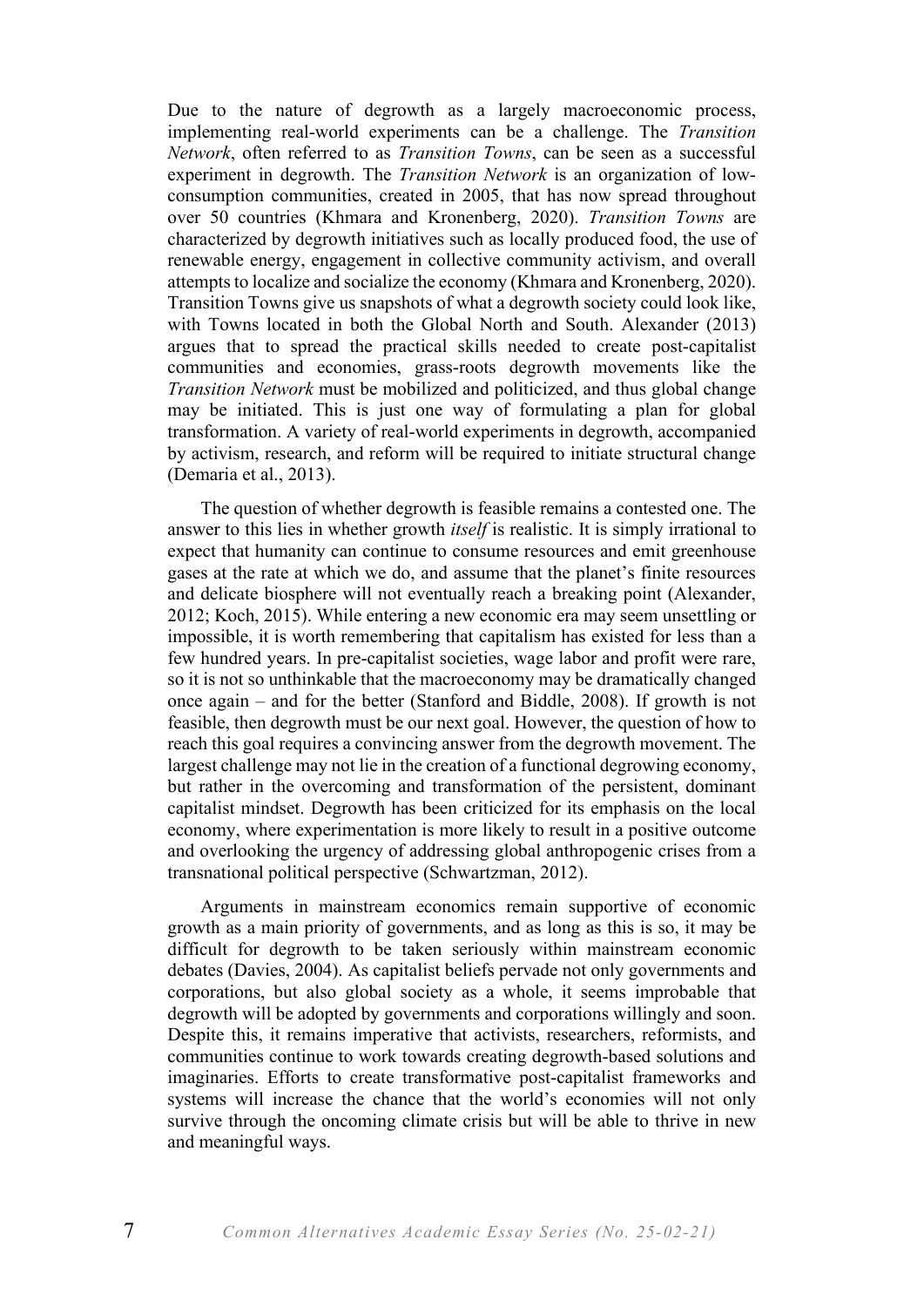# **Conclusion**

Degrowth is a potentially radical alternative to the economic status quo. It is now a global necessity to curb the oncoming crises of natural resource depletion and climate change (Koch, 2015). Growth cannot continue on our finite planet, but extensive structural solutions and global socio-cultural changes may allow communities and economies to continue to thrive qualitatively without economic growth. Experiments in degrowth, such as *Transition Towns*, have shown that degrowth as a mode of living is possible. The next steps required for degrowth are to politicize and mobilize grassroots movements and to initiate structural change in the macroeconomy. This top-down/grassroots combination of approaches ensures that degrowth is not just supported through legislation, but also widespread socio-ecological values. Degrowth offers not just a way to survive through the on-coming climate crisis but to redefine prosperity and to create new systems that embrace both social capital and ecological responsibility. Although it seems unlikely that degrowth initiatives will quickly be embraced by governments or corporations, continuing to grow and strengthen networks and values of degrowth can help create more resources and knowledge for social mobilization as we continue to shape the world's economic and environmental futures.

### **Acknowledgments**

I wish to express my gratitude to Dr. Elizabeth Adamczyk, Dr. S A Hamed Hosseini, for their feedback on my original essay, and the Common Alternatives reviewers for their constructive comments.

#### **References**

Alexander, S. (2012). Planned economic contraction: The emerging case for degrowth. *Environmental Politics,* 21(3), pp. 349-368.

Alexander, S. (2013). Voluntary simplicity and the social reconstruction of the law: Degrowth from the grassroots up. *Environmental Values,* 22(2), pp. 287- 308.

Barry, J. (2011). Climate change, 'the cancer stage of capitalism' and the return of limits to growth. In M. Pelling, D. Manuel-Navarrete & M. Redclift (eds), *Climate Change and the Crisis of Capitalism: A Chance to Reclaim, Self, Society and Nature* (pp.129-141). London: Routledge.

Birnbaum, S. (2012). Introduction: Basic income, sustainability and postproductivism. *Basic Income Studies*, 4(2), pp. 1-7.

Blauwhof, F. B. (2012). Overcoming accumulation: Is a capitalist steady-state economy possible? *Ecological Economics,* 84, pp. 254-261.

Brinkman, R. L. and Brinkman, J. E. (2014). GDP as a measure of progress and human development: A process of conceptual evolution. *Journal of Economic Issues*, 45(2), pp. 447-456.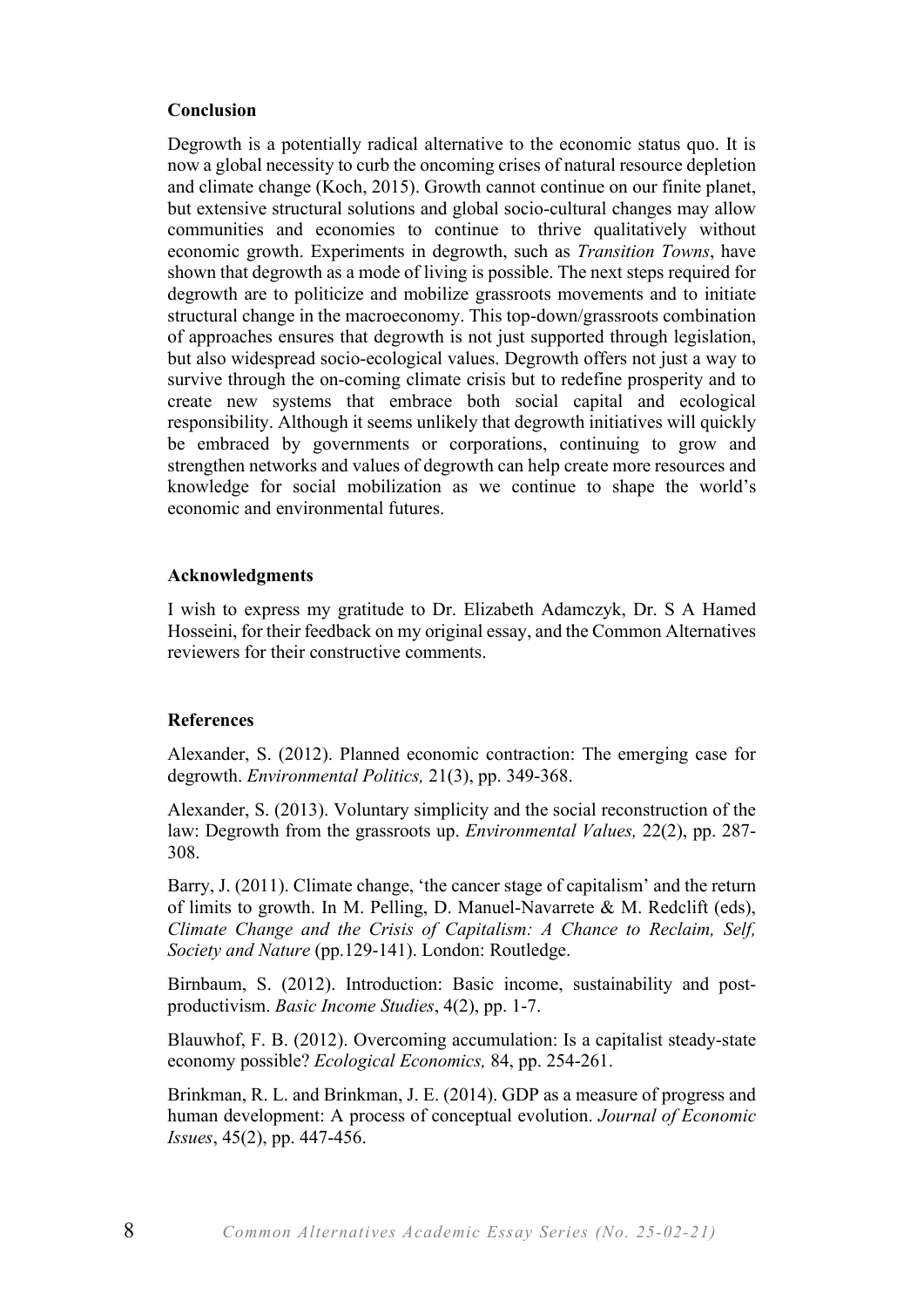D'Alisa G, Demaria F and Kallis G (eds) (2015*). Degrowth: A vocabulary for a new era.* London: Routledge.

Daly, H. (2008). A steady-state economy. *Sustainable Development Commission,* London, UK.

Davies, G. F. (2004). Mismeasures of prosperity. In *Economia: New economic systems to empower people and support the living world (pp. 22-30). Sydney:* ABC Books.

Delang, C. O., and Yu, Y. H. (2015). *Measuring welfare beyond economics: The genuine progress of Hong Kong and Singapore*. Abingdon; New York: Routledge.

Demaria, F., Schneider, F., Sekulova, F. and Martinez-Alier, J. (2013). What is degrowth? From an activist slogan to a social movement. *Environmental Values*, 22(2), pp. 191-215.

Foster, J. B. (2011). Capitalism and degrowth: An impossibility theorem. *Monthly Review: An Independent Socialist Magazine,* 62(8), pp. 26-33.

Gentilini, U., Grosh, M., Rigolini, J. and Yemtsov, R. (2020). *Exploring universal basic income: A guide to navigating concepts, evidence and practices.* International Bank for Reconstruction and Development / The World Bank.

Harcourt, W. (2014). The future of capitalism: A consideration of alternatives. *Cambridge Journal of Economics*, 36(6), pp. 1307-1328.

Hirsh, R. L., Bezdeck, R. H. and Wendling, R. M. (2010). *The impending world energy mess.* Burlington: Apoge Prime.

Hosseini, S (2018) *From Well-being to Well-living: Towards a Post-capitalist Understanding of Quality of Life*. AQ - Australian Quarterly, 89(2): 35-39.

Hosseini, S A Hamed (2020) On the Urgency of (Re)Integrating with the Radical. *Global Dialogue: Magazine of the International Sociological Association* [Online], 10. Available: https://globaldialogue.isasociology.org/on-the-urgency-of-reintegrating-with-the-radical/ [Accessed 10 Nov 2020].

Hosseini, S A H, Goodman, J, Motta, S C and Gills, B K (2020) Towards New Agendas for Transformative Global Studies: An Introduction. In: Hosseini, SA H, Goodman, J, Motta, SC and Gills, BK (eds.) *The Routledge Handbook of Transformative Global Studies*, Routledge. London: Routledge, pp. 1-10.

IPCC (2007). *Climate Change 2007: Synthesis Report.* Geneva: IPCC.

Jackson, T. (2009). *Prosperity without growth? The transition to a sustainable economy.* Sustainable Development Commission.

Kallis, G (2017) *In Defense of Degrowth: Opinions and Manifestos*, Creative Commons.

Kallis G. (2019). Capitalism, socialism, degrowth: A rejoinder. Ca*pitalism Nature Socialism* 30(2), pp. 267-273.